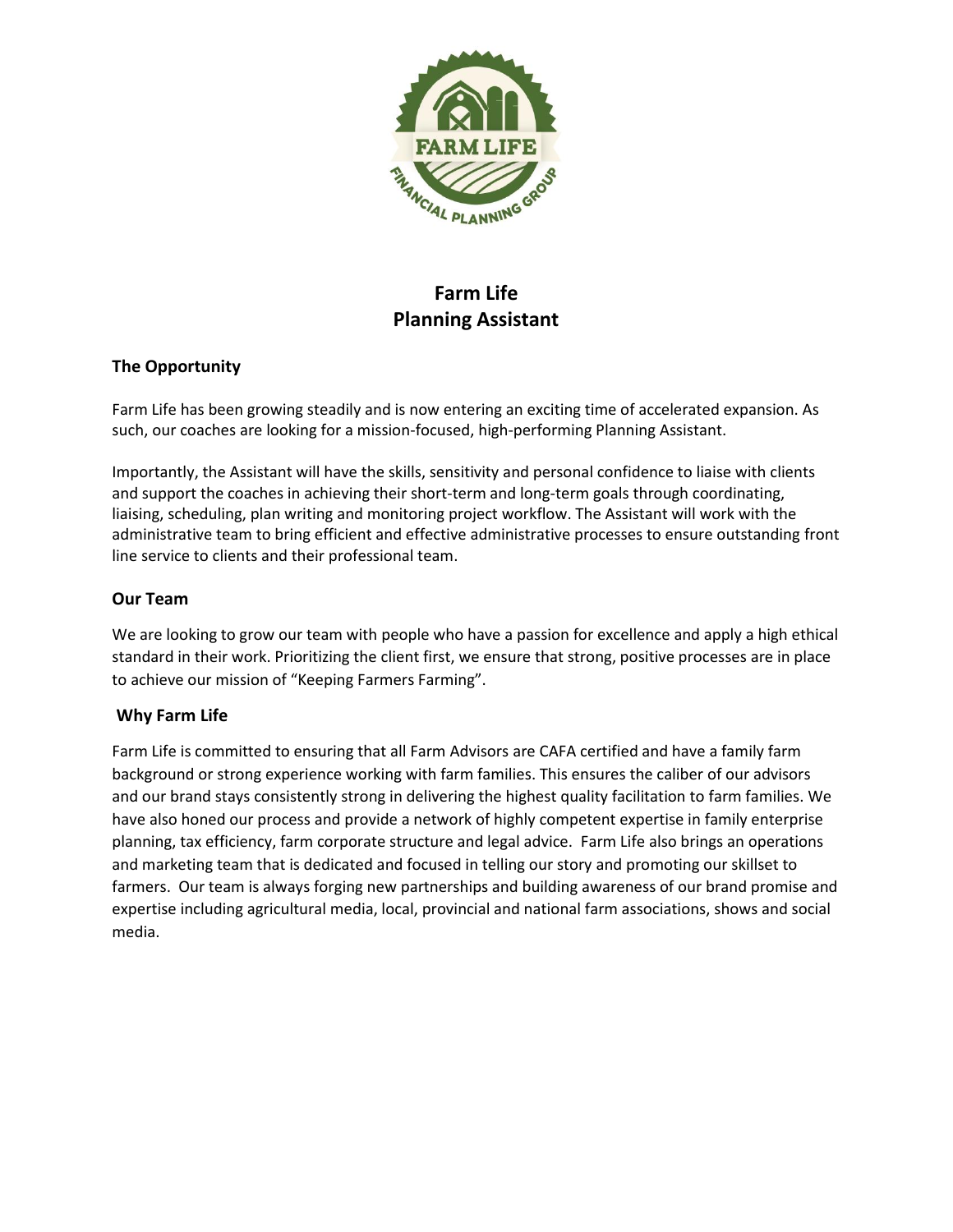

## **Top Attributes:**

- Brings initiative and a flexible team attitude to work every day (a "Can-do" attitude)
- Impeccable attention to detail and thoughtful time manager in liaising with multiple stakeholders and professionals to meet deadlines
- Strong ability to exercise good judgment, anticipate next steps and take pro-active actions to move our clients through their planning process.
- Demonstrated ability to use discretion and the strictest confidentiality in all work
- Demonstrated ability to work under pressure and meet tight deadlines
- Proven ability to build and establish strong relationships with clients, professionals and members of the team
- Independent worker and effective time manager in meeting individual and team goals
- Analytical, detailed and thoughtful approach to managing time and completing the written plans and file prep for client meetings.
- Spirit of continuous learning and growth

# **Job Tasks and Responsibilities**

- In collaboration with advisors, develop all client scope of engagements
- Develop and execute processes for tracking client progress against expectations to ensure timelines are met.
- Primary contact for advisors on the road to gain follow ups and updates on client files
- Build relationships with clients and professionals to ensure positive, professional and high-quality experiences in working with Farm Life
- Gather and coordinate any required documentation for the Succession Planning process from the client and professional team (accountants, lawyers, etc.)
- Research, analyze and provide insights on client cases to support the planning process
- Pro-actively flag issues and opportunities to ensure client plans stay on schedule
- Book and prepare for all client meetings including drafting agendas and preparing professional materials
- Writes, edits and finalizes the final product deliverable (the plan) to ensure a polished, engaging and high-quality output for our clients